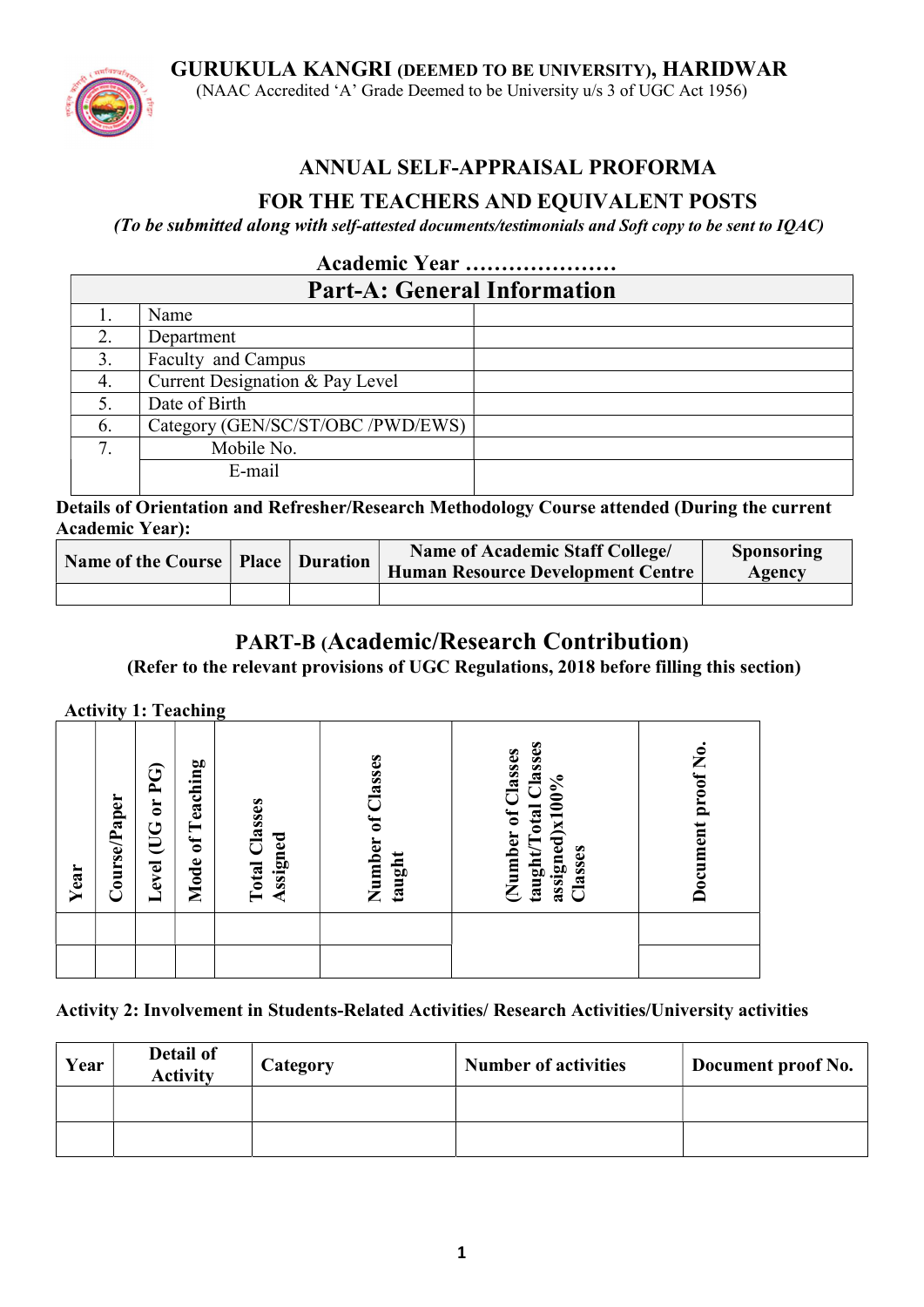### Activity 3: RESEARCH & ACADEMIC CONTRIBUTIONS

### I. Research papers Published in UGC-CARE Listed Journals

| S.<br>No. | Full Journal paper (In<br>format given below<br>Eg: R.K. Gupta, R.S.<br>Sharma etc., Cellular<br>layout using<br>Simulated Annealing,<br>Int. J of Production<br>Research, Vol 26<br>No.4, Dec 2020, pp<br>$25-34)$ | <b>ISSN</b> | Whether<br>peer<br>reviewed<br>(Y/N) | Ref.<br>No. of<br>UGC-<br><b>CARE</b><br>List | Impact<br>Factor<br>(if any) | <b>First Author/</b><br>Corresponding<br>Author/<br><b>Co-Author</b> | <b>Document</b><br>proof No. |
|-----------|---------------------------------------------------------------------------------------------------------------------------------------------------------------------------------------------------------------------|-------------|--------------------------------------|-----------------------------------------------|------------------------------|----------------------------------------------------------------------|------------------------------|
|           |                                                                                                                                                                                                                     |             |                                      |                                               |                              |                                                                      |                              |

II (a) Books Authored/ Chapter in Edited Book

| S.<br>No. | <b>Title</b><br>of the<br>book | <b>Name</b><br>of the<br><b>Publish</b><br>er | <b>Place of</b><br><b>Publication</b> | Year<br>of<br><b>Public</b><br>ation | No. of<br>$co-$<br>authors | Are you the<br>main<br>author | <b>ISBN</b> | <b>Document</b><br>proof No. |
|-----------|--------------------------------|-----------------------------------------------|---------------------------------------|--------------------------------------|----------------------------|-------------------------------|-------------|------------------------------|
|           |                                |                                               |                                       |                                      |                            |                               |             |                              |

III. Creation of ICT mediated Teaching Learning pedagogy and content and Development of new and innovative courses and curricula

(a) Development of Innovative Pedagogy Contributions/ Development of Complete MOOC's in 4 Quadrant (4 Credit Course)

| S. No. | Name of the<br>material<br>/contribution | Courses/<br><b>Programmes</b> | Whether uploaded<br>as blog on internet | No. of<br>modules | <b>Document</b><br>proof No. |
|--------|------------------------------------------|-------------------------------|-----------------------------------------|-------------------|------------------------------|
|        |                                          |                               |                                         |                   |                              |

## (b) Development of E-Content in 4 quadrants for a Complete Course / E-Book

| ◡ | Name of the<br>Course/Book | Courses/Progra<br>mmes | <b>Module/Lecture</b> | No. of<br>modules | <b>Document</b><br>proof No. |
|---|----------------------------|------------------------|-----------------------|-------------------|------------------------------|
|   |                            |                        |                       |                   |                              |

IV. Research Guidance

| S. No.            | <b>Number</b><br><b>Enrolled</b> | <b>Thesis</b><br><b>Submitted</b> | <b>Degree</b><br>awarded | <b>Single or Joint</b><br><b>Supervision as</b><br><b>Guide or Co-guide</b> | <b>Document</b><br>proof No. |
|-------------------|----------------------------------|-----------------------------------|--------------------------|-----------------------------------------------------------------------------|------------------------------|
| P.G. Dissertation |                                  |                                   |                          |                                                                             |                              |
| Ph.D.             |                                  |                                   |                          |                                                                             |                              |

### V. (a) Research Projects Completed/Ongoing

| D.<br>No. | Title | Agency | <b>Period</b> | <b>Grant / Amount</b><br><b>Mobilized</b><br>(Rs. Lakh) | <b>Score</b> | <b>Document</b><br>proof No. |
|-----------|-------|--------|---------------|---------------------------------------------------------|--------------|------------------------------|
|           |       |        |               |                                                         |              |                              |

V. (b). Patent

| $\sim$<br>p.<br>No. | <b>Patent Details</b> | File No. | Patent filed to International/<br><b>National/State/ Central Agency</b> | <b>Score</b> | <b>Document</b><br>proof No. |
|---------------------|-----------------------|----------|-------------------------------------------------------------------------|--------------|------------------------------|
|                     |                       |          |                                                                         |              |                              |